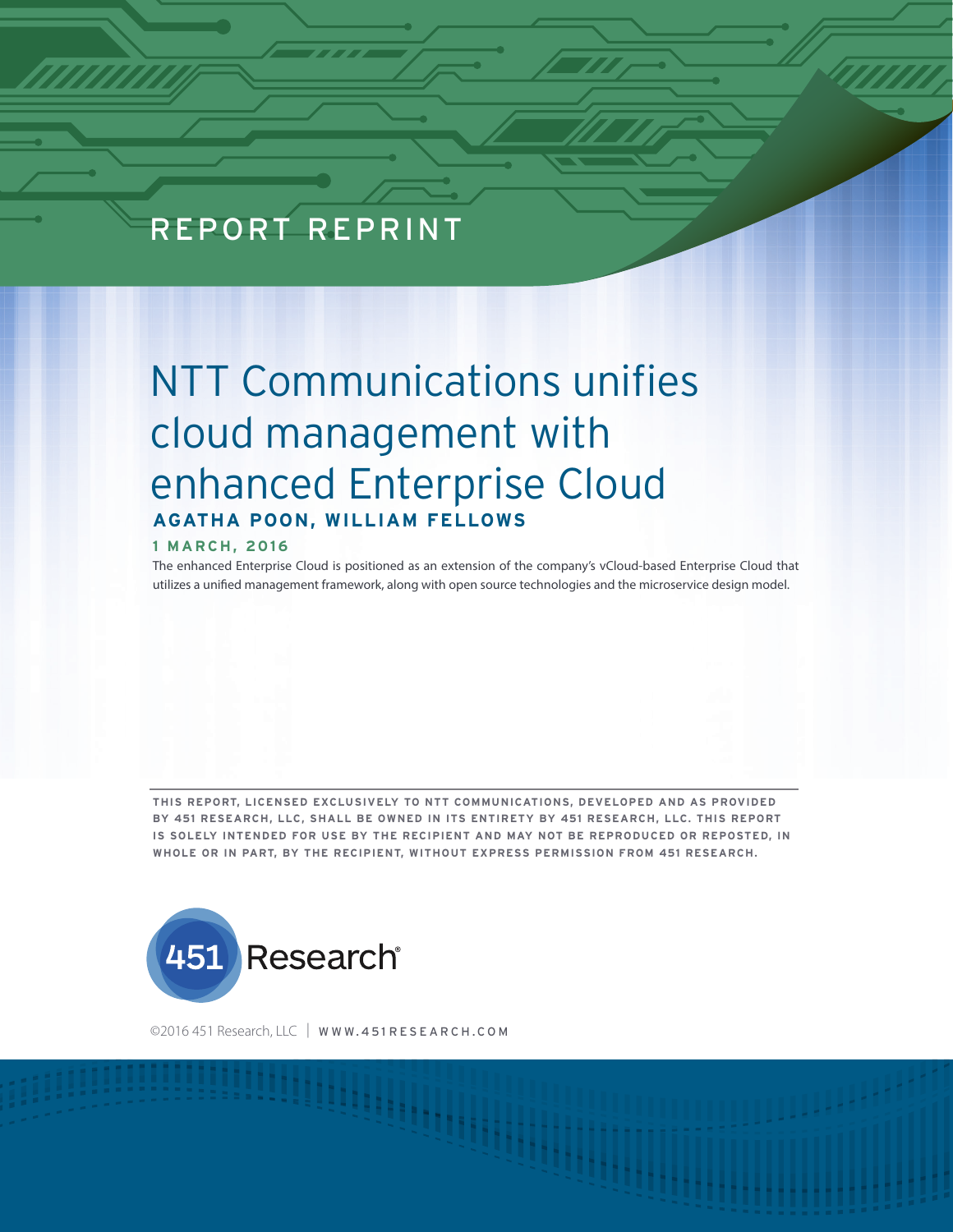In the spirit of enabling enterprise IT to deliver a unified experience that comprises homegrown and thirdparty traditional and cloud-native ICT services, NTT Communications (NTT Com) has announced a new version of its Enterprise Cloud. Like the existing VMware vCloud-based cloud platform, the new-generation Enterprise Cloud supports its global vision of delivering a consistent service experience around the globe. With a new overarching management framework, the cloud management platform facilitates one-stop control and orchestration of multiple clouds (both NTT Com and third-party-hosted), with full visibility and operational governance in mind. NTT Com is also offering an OpenStack deployment targeted at new projects and customers with developer teams moving beyond VMware. In particular, it's designed to support those that want to spin up OpenStack in-house and then continue to use it in a cloud environment.

The updated version of Enterprise Cloud is now commercially available in Japan, and will be commercially available for business organizations in eight datacenter locations spanning seven countries in 2016 (out of 14 locations in 11 countries for the delivery of existing Enterprise Cloud). NTT Com is also acquiring Atlas IT to bolster its managed services ambition. Atlas IT provides remote infrastructure and application management services to midmarket and enterprise customers globally, and will become NTT Com Managed Services on April 1.

## THE 451 TAKE

Leveraging a combination of its own IP and acquired assets, NTT Com is progressing its cloud ambitions, as evidenced by the steady increase in revenue for its cloud platform business. It can now offer customers a single management environment for multiple NTT and third-party cloud services, as well as an OpenStack environment. The goal is ITaaS: to enable enterprise IT to act as internal service providers. With the enhanced Enterprise Cloud, NTT Com is also betting the open source ecosystem will drive open-standards-based innovation on its platform.

## CONTEXT

NTT Com has already invested substantially in software-defined networking (SDN) technology and provided services based on network-function virtualization (NFV), extending cloud management capability all the way to the network layer. That being said, the extent of manageability has been limited to cloud platforms deployed and operated by the telecom operator. With the latest release of Enterprise Cloud, the company hopes to bring forth the concept of unified management, regardless of individual IT environment and vendor preference. In principle, customers will have full visibility and control of their workloads and applications using one business portal with single sign-on.

While leading telecom operators are undergoing datacenter consolidation exercises, NTT Com views datacenter investment as an integral part of its global cloud strategy. In 2015 alone, the company opened eight datacenters across the Asia-Pacific region, Europe and the US. NTT Com claimed more than 10,000 cloud customers in 2015. The company reported 118.2bn yen (\$1.05bn) in cloud-computing-platform revenue for the nine months ended December 31, 2015, an increase of 19.2% YoY.

## TECHNOLOGY

The enhanced Enterprise Cloud is positioned as an extension of the company's VMware vCloud-based Enterprise Cloud that uses a unified management framework, along with open source technologies and the microservice design model. Until now, the company's public and private hosted VMware clouds have used different management environments.

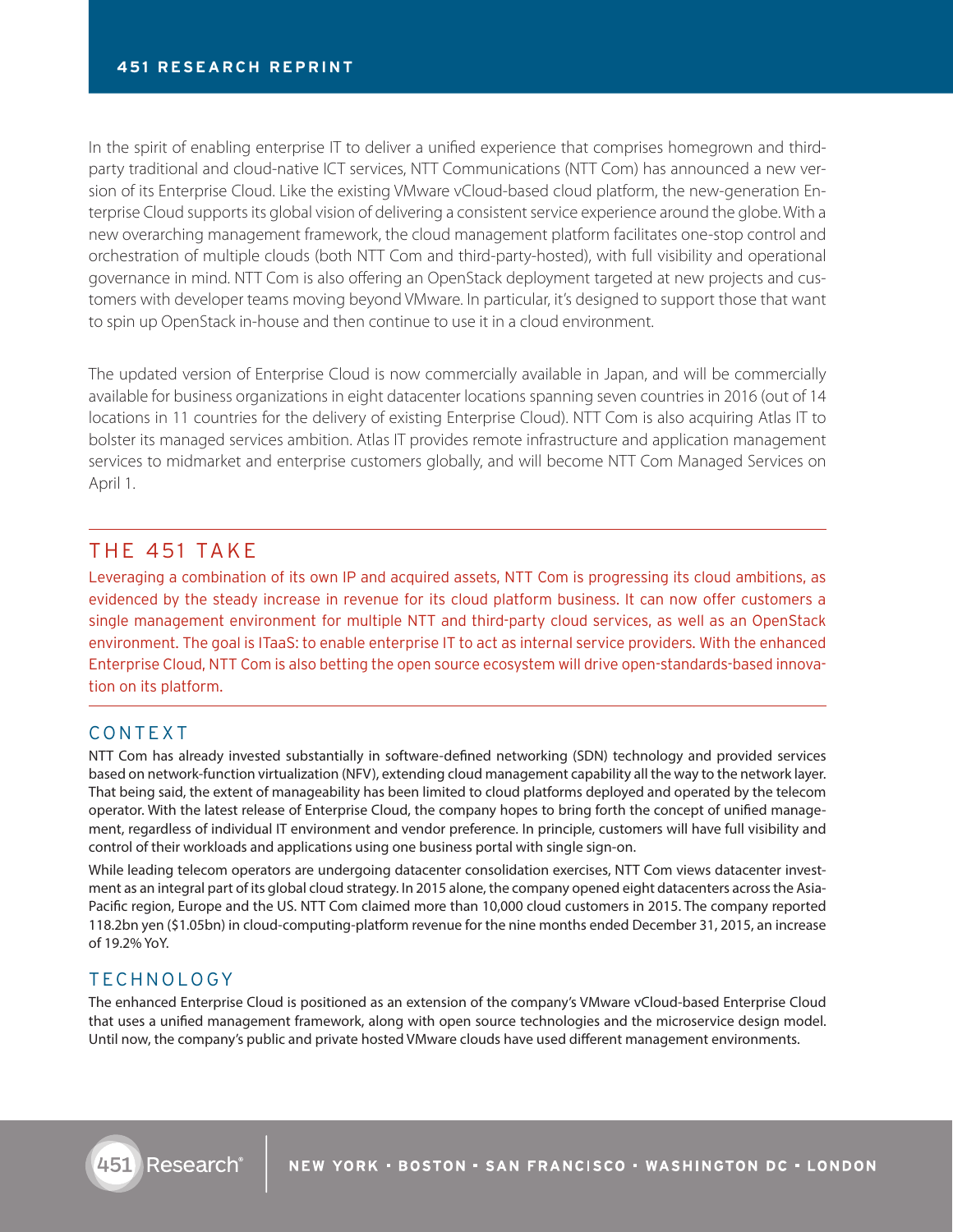With its Cloud Management Platform (CMP), customers will now be able to manage third-party clouds (AWS, Microsoft Azure and VMware vSphere) to the extent that operational tasks such as resource discovery, tagged visibility, and cloud management and governance can be performed across cloud platforms. NTT Com has incorporated the product and technology capabilities of Cloudn, which has been built with OpenStack as well as CloudStack, into the enhanced Enterprise Cloud to enable the deployment of multi-tenant public clouds for cloud-native apps and microservices. NTT Com turned the CMP loose in October 2015 for early evaluation – it's an extension of the CMP it uses internally. It's initially for management and governance only, and will provide orchestration and then third-party tools for cloud migration in the future.

SDN is the network technology foundation for enhanced Enterprise Cloud. This means Enterprise Cloud customers are able to configure IP-VPN network connections between clouds and to datacenters for hybrid IT deployments using the cloud portal. Another network-related initiative is the availability of 10Gbps connections that connect Enterprise Cloud to and between more than 30 datacenter locations across the globe (APAC, EU, US). In the context of security, the company says it has developed a new security operation infrastructure and operation infrastructure system to provide threat management across the network – on-premises, hosted environments and in the cloud.

Taking an agile approach to product development, NTT Com is a strong advocate for open source technologies. To that end, the operator has made no secret about its commitment and contribution to the OpenStack community. It won the OpenStack Superuser Award in 2015 for a number of cloud projects, including its public cloud service and the soon-to-be-available Enterprise Cloud. Working together with NTT Lab, NTT Com has made a number of notable contributions to the OpenStack community – multiple-vendor plug-in support, global cluster replication improvement and Amazon S3-compatible API support. While productizing several of its offerings based on OpenStack or OpenStack-compatible API, like other enterprise-focused cloud providers, NTT Com extends service capabilities through overlay development and leveraging open source software like Cloud Foundry for PaaS.

For cloud-native applications, it has incorporated the microservice architectural design model. Thus, each service component is developed independently, but interacts with others through API calls. NTT Com says this can help shorten time to market and provide greater agility because different components (microservices) will now be developed concurrently while enjoying more efficient scaling – scale-out as opposed to the traditional scale-up deployments. The company believes this is an important step forward to support hybrid IT deployments from which enterprise developers can easily deploy cloud-native applications leveraging open source APIs and ecosystems.

Multi-cloud management and operational governance are important differentiators for the new version of Enterprise Cloud. In the back end, the company uses its proprietary API to enable centralized control of APIs, servers, storage and SDN technologies provided by different vendors. Customers can manage the entire lifecycle of services and products – discovery, provisioning, management and monitoring – running in NTT Com clouds or third-party clouds via a front-end Cloud Management Platform.

### PRODUCTS

While enabling the self-deployment and management of an Enterprise Cloud environment is nothing new, it is the ability to orchestrate and govern multiple clouds provided by NTT Com and third-party cloud providers that is worth noting. Accordingly, the unified cloud management platform, which can be deployed under white-label, enables enterprises to manage and monitor resources, performance metrics, logs and access control – among other things – with full visibility into tagging, metadata and cost allocation of their resources.

NTT Com says it will continue providing its existing VMware hypervisor-based cloud platform and the new baremetal OpenStack/KVM-based platform. Accordingly, these two environments are L2-interconnected with SDN technology, which allows customers to use the two environments side by side to build their systems without hustle. Existing VMware-based Enterprise Cloud customers are not obligated to migrate to the enhanced Enterprise Cloud. For customers looking to migrate from on-premises to the new cloud environment – running in a public, hosted private or hybrid cloud deployment depending on system characteristics – NTT Com says it can be done without major reconfiguration of enterprise IT systems. The company says it will have the updated Enterprise Cloud commercially available in eight datacenter locations spanning seven countries across the US, Europe and Asia-Pacific in 2016.